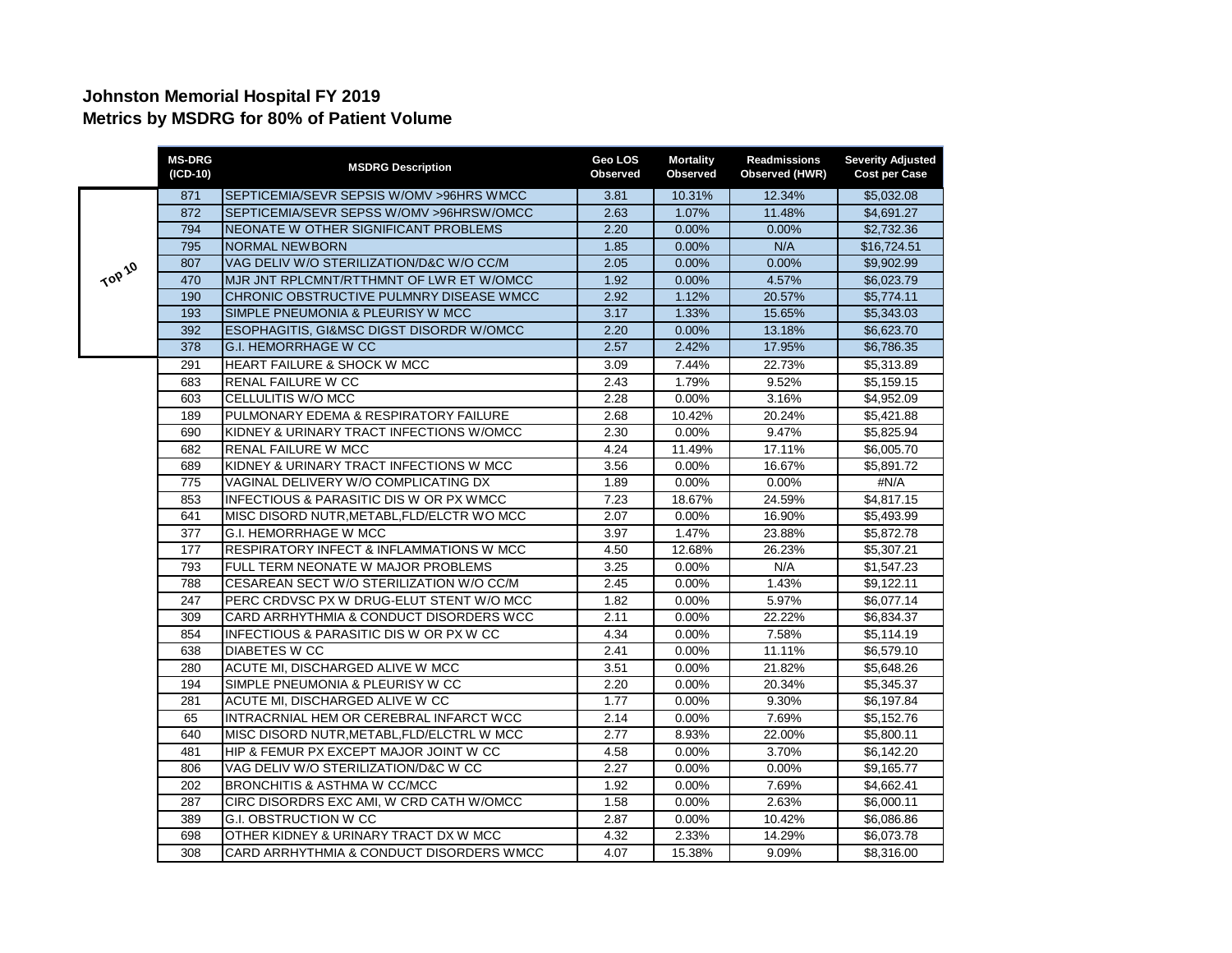| 208 | RESPIRATORY SYS DX W VENT SUPPORT <= 96 H    | 4.32  | 51.43%   | 29.41%   | \$7,799.45 |
|-----|----------------------------------------------|-------|----------|----------|------------|
| 282 | ACUTE MI, DISCHARGED ALIVE W/O CC/MCC        | 1.28  | $0.00\%$ | 4.00%    | \$6,354.76 |
| 175 | PULMONARY EMBOLISM W MCC                     | 3.00  | 2.50%    | 5.13%    | \$6,486.43 |
| 191 | CHRONIC OBSTRUCTIVE PULMONRY DISEASE WCC     | 2.74  | 2.56%    | 18.92%   | \$6,883.63 |
| 330 | MAJOR SMALL & LARGE BOWEL PX W CC            | 5.21  | 0.00%    | 14.63%   | \$6,541.59 |
| 394 | OTHER DIGESTIVE SYSTEM DIAGNOSES W CC        | 2.61  | 2.63%    | 17.14%   | \$6,221.18 |
| 310 | CARD ARRHYTH&CONDUCT DISORDERS W/OCC/MCC     | 1.30  | 0.00%    | 12.50%   | \$5,511.79 |
| 329 | MAJOR SMALL & LARGE BOWEL PX W MCC           | 9.94  | 5.56%    | 14.71%   | \$6,014.99 |
| 439 | DISORDER OF PANCREAS EXC MALIGNANCY W CC     | 2.57  | 0.00%    | 9.09%    | \$4,704.63 |
| 766 | CESAREAN SECTION W/O CC/MCC                  | 2.18  | $0.00\%$ | 2.86%    | #N/A       |
| 743 | UTERINE&ADNEXA PX NONMALIGNACY W/OCC/MCC     | 1.80  | 0.00%    | 5.88%    | \$6,947.73 |
| 637 | <b>DIABETES W MCC</b>                        | 3.19  | 0.00%    | 24.14%   | \$6,675.16 |
| 787 | CESAREAN SECT W/O STERILIZATION W CC         | 2.58  | 0.00%    | 0.00%    | \$7,824.83 |
| 305 | <b>HYPERTENSION W/O MCC</b>                  | 1.77  | $0.00\%$ | 10.00%   | \$6,132.12 |
| 292 | <b>HEART FAILURE &amp; SHOCK W CC</b>        | 2.15  | 3.33%    | 20.69%   | \$5,059.29 |
| 176 | PULMONARY EMBOLISM W/O MCC                   | 2.34  | 6.90%    | 3.70%    | \$7,158.69 |
| 312 | SYNCOPE & COLLAPSE                           | 1.96  | $0.00\%$ | 3.45%    | \$7,189.67 |
| 331 | MAJOR SMALL & LARGE BOWEL PX W/O CC/MCC      | 3.67  | $0.00\%$ | $0.00\%$ | \$6,942.25 |
| 391 | ESOPHAGITIS, GI & MSC DIGST DISORDR WMCC     | 3.36  | 14.81%   | 13.04%   | \$6,625.74 |
| 418 | LAPRSCOPIC CHOLECYSTECTOMY W/O CDE W CC      | 2.93  | $0.00\%$ | 17.86%   | \$5,830.75 |
| 441 | DSRDRS LIVER EXC MALG, CIRR, ALC HEPA WMCC   | 3.62  | 17.86%   | 17.39%   | \$4,980.77 |
| 64  | INTRACRNIAL HEM OR CEREBRAL INFARCT WMCC     | 3.22  | 12.00%   | 13.64%   | \$4,650.35 |
| 101 | SEIZURES W/O MCC                             | 1.97  | 4.00%    | 4.35%    | \$4,620.36 |
| 314 | OTHER CIRCULATORY SYSTEM DIAGNOSES W MCC     | 3.46  | 4.35%    | 9.52%    | \$5,512.01 |
| 69  | <b>TRANSIENT ISCHEMIA</b>                    | 1.38  | 0.00%    | 16.00%   | \$5,298.30 |
| 785 | CESAREAN SECT W STERILIZATION W/O CC/MCC     | 2.37  | $0.00\%$ | 3.85%    | \$8,911.93 |
| 438 | DISORDER OF PANCREAS EXC MALIGNANCY WMCC     | 4.52  | 4.35%    | 20.00%   | \$5,612.26 |
| 536 | FRACTURES OF HIP & PELVIS W/O MCC            | 2.61  | 0.00%    | 10.53%   | \$6,093.00 |
| 812 | RED BLOOD CELL DISORDERS W/O MCC             | 2.08  | 4.17%    | 13.04%   | \$5,641.03 |
| 70  | NONSPEC CEREBROVASCULAR DISORDERS WMCC       | 3.84  | 22.73%   | 11.76%   | \$6,221.91 |
| 71  | NONSPECIFC CEREBROVASCULAR DISORDERS WCC     | 2.68  | 4.35%    | 4.76%    | \$5,971.05 |
| 166 | OTHER RESP SYSTEM O.R. PROCEDURES W MCC      | 5.54  | 8.70%    | 11.76%   | \$5,140.45 |
| 417 | LAPRSCOPIC CHOLECYSTECTOMY W/O CDE W MCC     | 4.16  | 4.55%    | 9.52%    | \$4,925.59 |
| 789 | NEONATES, DIED/TRANS ANTHR ACUTE CARE FAC    | 1.43  | N/A      | N/A      | \$1,954.10 |
| 870 | SEPTICEMIA OR SEVERE SEPSIS WMV >96 HOUR     | 10.33 | 52.38%   | 0.00%    | \$5,515.00 |
| 372 | MJR GI DISORDRS & PERITONEAL INFECT WCC      | 3.07  | 0.00%    | 4.55%    | \$5,967.18 |
| 390 | G.I. OBSTRUCTION W/O CC/MCC                  | 1.79  | 0.00%    | 4.35%    | \$5,194.51 |
| 433 | CIRRHOSIS & ALCOHOLIC HEPATITIS W CC         | 2.80  | 4.55%    | 20.00%   | \$6,057.52 |
| 469 | MJR JNT RPLCMNT/RTTHMNT OF LWR EXT WMCC      | 6.33  | 5.00%    | 10.53%   | #N/A       |
| 313 | <b>CHEST PAIN</b>                            | 1.40  | 0.00%    | 0.00%    | \$5,805.95 |
| 66  | INTRCRNIAL HEM/CEREBRL INFARCT W/OCC/MCC     | 1.54  | 5.00%    | 0.00%    | \$5,391.67 |
| 100 | SEIZURES W MCC                               | 2.78  | $0.00\%$ | 11.11%   | \$4,040.21 |
| 440 | DISORDER OF PANCREAS EXC MALIG W/OCC/MCC     | 2.47  | 0.00%    | 0.00%    | \$5,888.65 |
| 480 | HIP & FEMUR PX EXCEPT MAJOR JOINT W MCC      | 6.89  | 0.00%    | 25.00%   | \$6,106.41 |
| 563 | FX, SPN, STN&DSL EX FMR, HP, PLVS&TGH W/OMCC | 2.29  | 0.00%    | 0.00%    | \$5,103.78 |
| 186 | PLEURAL EFFUSION W MCC                       | 3.59  | 0.00%    | 5.88%    | \$5,910.63 |